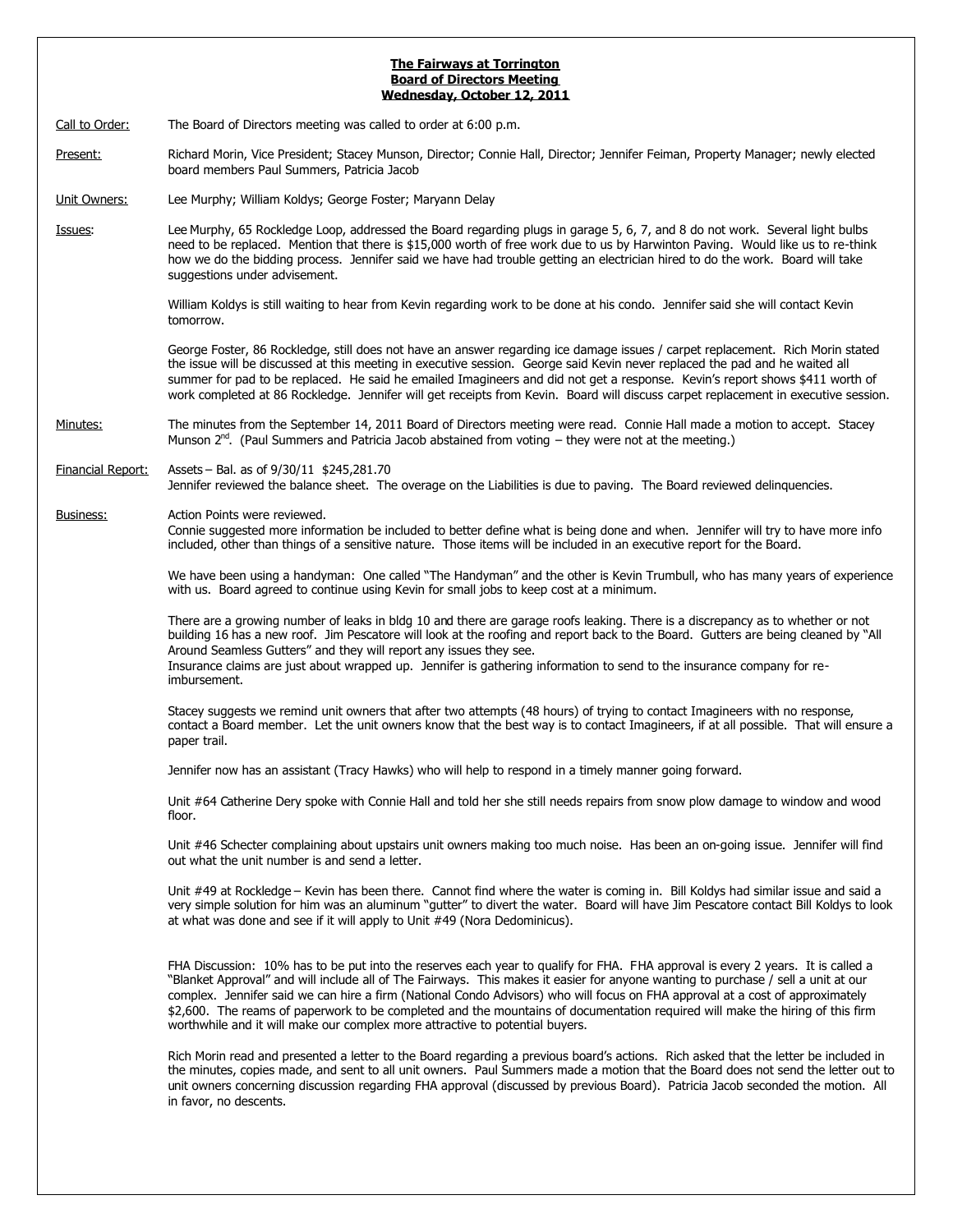## The Fairways Board Meeting October 12, 2011 Page 2

Election of Officers: Rich Morin nominated Paul Summers as President. No one seconded the motion. Paul Summers nominated Connie Hall as President. Patricia Jacob seconded the motion. Connie nominated Patricia Jacob as Secretary. Paul seconded. Connie nominated Paul as Treasurer, Pat seconded the motion. No other nominations were made so no other offices were filled at this time. There was a discussion as to whether or not the By-Laws require a Vice-President and a Treasurer. Rich believes those two positions are not required, according to his by-laws. He will look at his by-laws and get back to us.

> Liaison between Board of Directors and Jennifer (Imagineers) will be Connie Hall. Any unit owner issues presented to a particular Board member will be sent to Imagineers, cc all members of the Board. Anything Connie sends to Imagineers will be cc to all Board members. We will try to keep info sent on to Imagineers limited to issues they need to address or are working on.

Budget: Jennifer recommends a "Contingency Fund" for any emergencies. This will be a relatively small amount (\$3,000 - \$5,000)set aside and if any remains at the end of the year, it will roll over into the new budget.

There is a priority work list – Jennifer will email it to the new Board.

Jennifer recommended the new Board do a "walk-thru" as soon as possible so we can visually see the most problematic areas and try to prioritize work for current budget and going forward, keeping in mind any emergencies that may arise.

The Board was in agreement to increase monthly maintenance fees by \$15.00. There will also be an assessment of \$245 per unit. In order to be able to decrease the assessment, the budget will have to be cut by approximately \$35,600. The Board, during their walk-thru, will look at the budget areas that can be adjusted down at this time.

Other Business: The Board tabled the following items that were noted under "New Business", Board of Directors meeting dated October 6, 2011: (the motion was made by Paul, seconded by Connie) All were in favor.

- 1. Relocation of Berkshire Oval Dumpsters/updating of parking lot
- 2. Rules and Regulations Updates/Changes
- 3. Leasing policy
- 4. Reinstatement of a 5-year plan

Executive Session: The Board entered executive session at 8PM

New Business: A motion was approved to waive late penalties for account #138-4589 provided the transition balance is paid within 30 days.

A letter has been submitted by account #138-4945 requesting reimbursement for carpeting installed following the winter ice dams. Jennifer said carpet was original but we will reimburse the owner if the insurance company agrees it will cover the damage / replacement.

Paul recommended that Kevin (or whoever is doing work for us) bring a work order, detailing work to be done, to be signed by the unit owner upon completion of that work, for our files. This will eliminate any question as to what was done or what was not done. We are all in agreement.

There is a canoe stored behind a garage on saw horses. The owner requests permission to continue to store the canoe in the common area. It was unanimously agreed the canoe must be removed. It is against the Rules and Regulations and so account #138-5449 will be sent a letter advising the owner to remove the canoe from outside storage.

Signature cards were completed by the new Board of Directors for the bank.

Connie had looked into the St Paul's Lutheran Church, 837 Charles Street, Torrington to have our Board meetings. They have the 3<sup>rd</sup> Wednesday of each month available at a cost of \$25 per meeting. This Board unanimously agreed on the new location. Connie will fill out and drop off the necessary forms.

Paul Summers moved to adjourn. Pat seconded. All were in favor. Meeting was adjourned at 9:17 pm